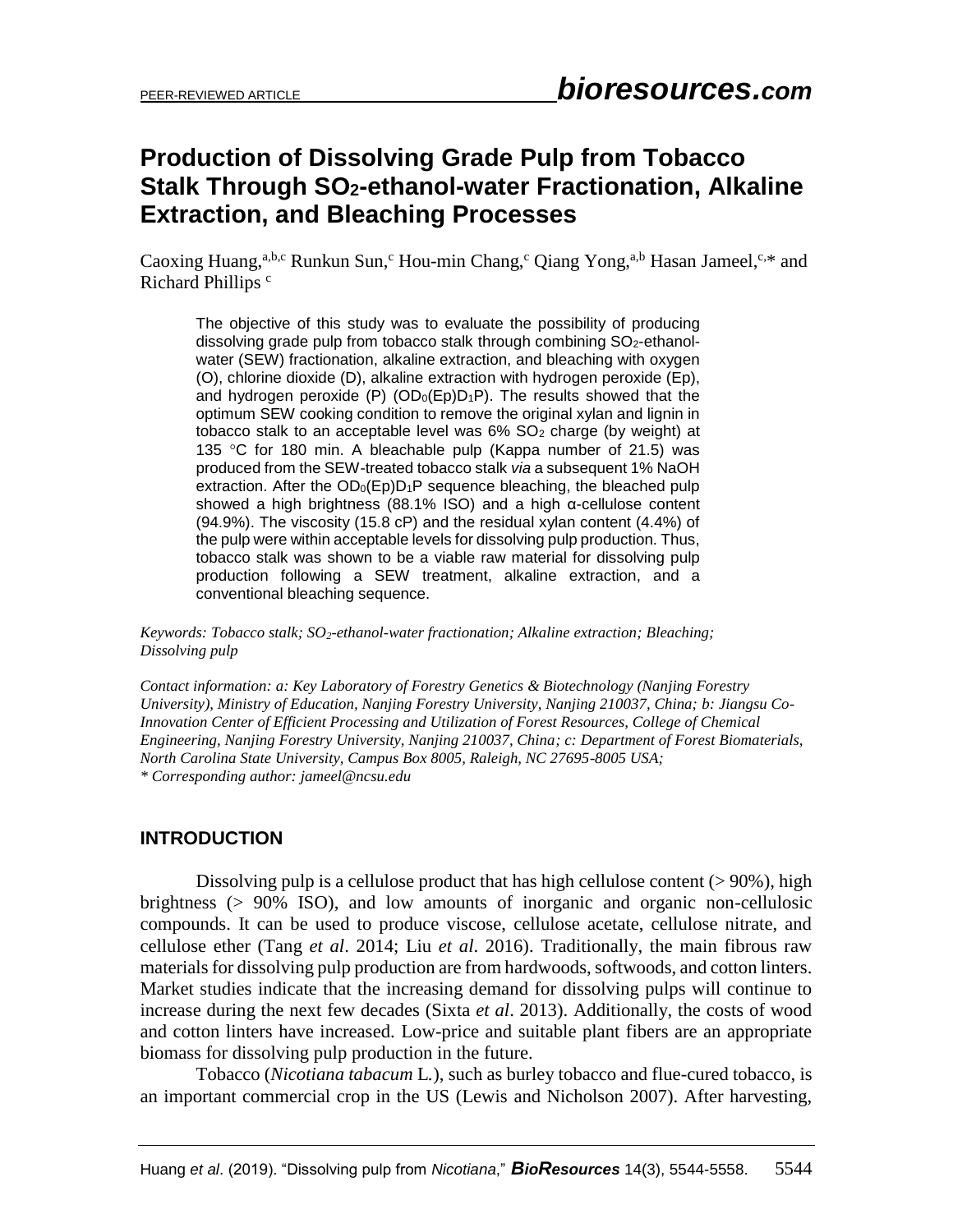the high-quality leaves of tobacco are used for cigarette manufacturing, while the stalks are incorporated into soil or burned in the field (Shakhes *et al*. 2011). Tobacco stalk contains comparable amounts of the major constituents common to wood species (cellulose, hemicellulose, and lignin). On average, tobacco stalk are comprised of 30 to 40% cellulose, 10 to 20% hemicellulose, and 20 to 30% lignin on a dry mass basis. The hemicellulose and lignin can be removed by various technologies, resulting in the cellulose rich residues for dissolving pulp production. Therefore, it has been processed into chemical pulps using conventional pulping processes since the 1960s. Utilization of the tobacco stalk for dissolving pulp production not only solves tobacco disposal issues, but may also address fiber shortages that are anticipated to arise in the future.

Traditionally, dissolving pulp is produced by acid sulfite pulping or prehydrolysis kraft pulping. Acid sulfite pulping is performed under acidic conditions, where most of the hemicelluloses and some cellulose with low molecular weights are removed, resulting in an unbleached pulp with a high cellulose content (Annergren and Rydholm 1959; Yang *et al*. 2013; Ren *et al*. 2018). Currently, prehydrolysis kraft pulping is popular in new dissolving pulp mills due to its intrinsic advantages associated with capital investment, operation, and environmental compatibility (Sixta *et al*. 2013). During prehydrolysis, short-chain carbohydrates and hemicelluloses are hydrolyzed because they are under acidic conditions(Huang *et al*. 2016). Therefore, most hemicelluloses are extracted from the chips prior to kraft pulping. After pulping, bleaching is carried out to increase purity, adjust viscosity, tune the molecular weight distribution of the cellulose, and modify the reactivity of the dissolving pulp to meet the requirements of premium end-use products. Currently, the main bleaching methods are a combination of oxygen delignification (O), chlorine dioxide delignification (D), and hydrogen peroxide bleaching (P) (Batalha *et al*. 2011; Chi *et al*. 2014; Ma *et al*. 2015). After bleaching, post-treatments are carried out to reduce the amount of residual hemicelluloses in the pulp, including a hot caustic extraction, a cold alkaline extraction, or both.

The industrial concept of repurposing a kraft mill to a biorefinery has been proposed for many years (Sixta *et al*. 2013; Zhao *et al*. 2018; Chen *et al.* 2019). It requires the development of novel process concepts that allow for both the realization of advanced biorefinery concepts and the manufacture of pure cellulose pulps with a quality profile comparable to cotton linters. The existing dissolving pulp processes, acid sulfite and prehydrolysis kraft, constitute commercially attractive biorefinery platforms. The  $SO<sub>2</sub>$ ethanol-water (SEW) fractionation is an attractive biorefinery process for dissolving pulp production and has been proposed for many years (Iakovlev and van Heiningen 2011; Iakovlev *et al*. 2014; Huang *et al*. 2018a; Yadollahi *et al*. 2018). The SEW process is a cooking process that allows a fractionation of woody and non-woody biomass into cellulose, hemicellulose, and lignin (Iakovlev *et al*. 2009). The SEW fractionation is like acid sulfite pulping because it displays a similar liquor pH and process temperatures, but it uses sulfur dioxide instead of sulfite. In SEW cooking, the acidity comes from dissolved SO<sup>2</sup> and the formed lignosulfonic acid. An acidic environment leads to the hydrolysis of the hemicelluloses and the subsequent dissolution in the form of monosaccharides and lowmolecular-weight oligosaccharides. The oligosaccharides can be recovered and used as animal feed formulations and as ingredients for functional foods for human consumption (Huang *et al*. 2018b). Meanwhile, the lignin is removed from the biomass *via* the acidcatalyzed sulfonation of *a*-carbon atoms located in the lignin structure producing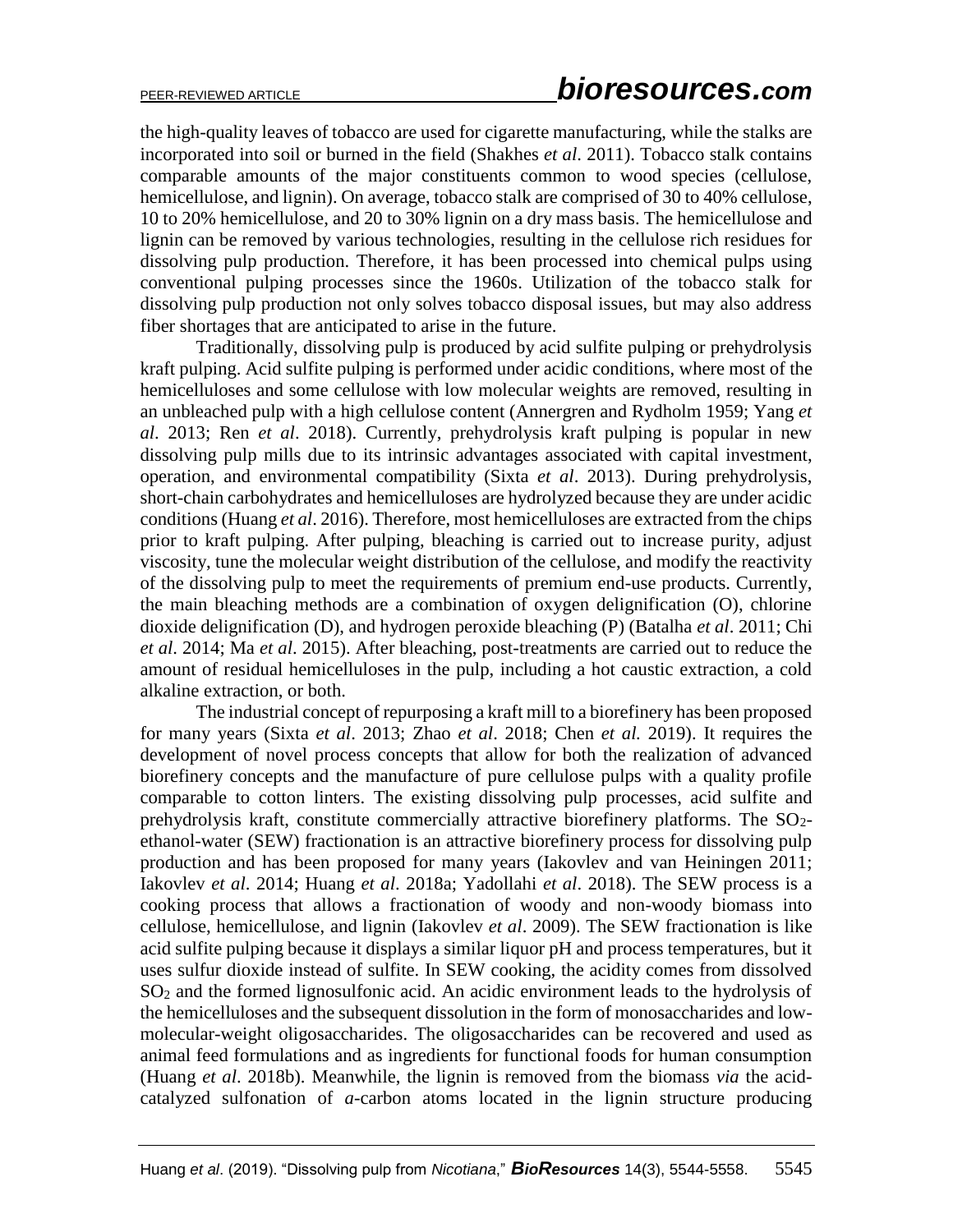lignosulfonic acid groups. After pulping, the ethanol and unreacted  $SO<sub>2</sub>$  are recovered through distillation. During the recovery of ethanol and  $SO<sub>2</sub>$ , the oligosaccharides in the spent fractionation liquid are hydrolyzed and become monomeric sugars (Sklavounos *et al*. 2011). These sugars are excellent substrates for biofuel production using the acetonebutanol-ethanol (ABE) fermentation process. The sulfonated lignin (lignosulfonate) is recovered from the fermentation solution through ultrafiltration, water evaporation, or both to remove the ethanol or ABE solution (Sharazi *et al*. 2018). The SEW process has been employed by American Process Inc. (Atlanta, GA, USA) in a patent-pending biorefinery process (AVAP) and is used as a pulping technology for spruce. No studies have been conducted to understand if SEW technology is suitable for agricultural residues, such as tobacco stalk, to produce dissolving pulps.

The feasibility of producing valuable dissolving pulp from tobacco stalk (TS) was evaluated by a sequence of SEW, alkaline extraction, and bleaching with oxygen (O), chlorine dioxide (D), alkaline extraction with hydrogen peroxide (Ep), and hydrogen peroxide (P)  $(OD<sub>0</sub>(Ep)D<sub>1</sub>P)$ . In addition, NaOH extraction and autohydrolysis were performed on TS to show if the pre-removal of hemicellulose/lignin is necessary before SEW fractionation. The effects of the  $SO<sub>2</sub>$  charge, cooking time, and temperature on the chemical and viscosity properties of tobacco SEW pulps were evaluated to choose an optimum condition for further bleaching.

# **EXPERIMENTAL**

### **Materials**

Burley tobacco stalks (TS) were provided by R. J. Reynolds Tobacco Company (Winston-Salem, NC, USA). The TS were cleaned from the leaves, roots, and soil. The stalks were cut into chunks of roughly 4 to 5 cm in length and air-dried until an approximate 10% moisture content was reached. The air-dried TS were kept in a plastic bag to stabilize the moisture content. To determine the chemical composition, roughly 40- to 60-mesh fractions were selected.

The amounts of extracted TS in water and benzene-ethanol were determined according to the TAPPI methods of TAPPI T207 (1999) and TAPPI T204 (1997), respectively. The primary chemical components of the TS were analyzed according to the procedure developed by the National Renewable Energy Laboratory (NREL) (Sluiter *et al*. 2008).

### **Methods**

### *Alkaline extraction and autohydrolysis*

The alkaline extraction and autohydrolysis were performed in an M/K Digester (1/K409; MK Systems Inc., Peabody, MA, USA). For the alkaline extraction, the tobacco chips were soaked in a 1% NaOH solution with a liquor to wood ratio of 5:1 at 100  $^{\circ}$ C for 1 h. For autohydrolysis, the chips were cooked in water with a liquor to wood ratio of 5:1 at 170 °C for 1 h. Meanwhile, 4.76  $g/(100 g TS)$  of H<sub>2</sub>SO<sub>4</sub> was added into the water to achieve the final prehydrolysis pH of approximately 3.5. After pretreatment, the pretreated TS were collected and washed under running tap water overnight. The washed solids were then used for the SEW fractionation.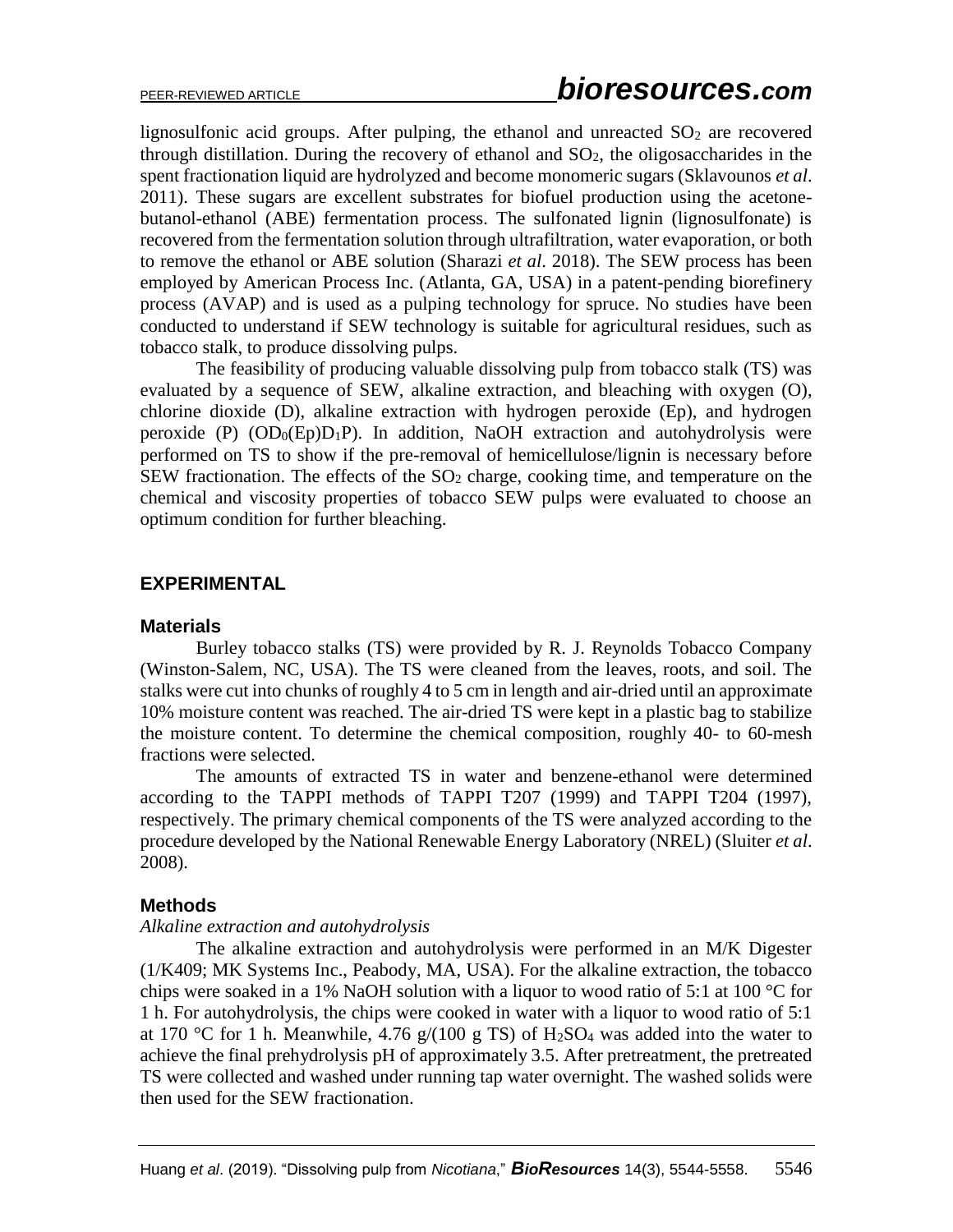#### *SEW fractionation*

The SEW fractionation liquor preparation comprised of injecting gaseous sulfur dioxide into an ethanol-water (ratio of 55:45,  $v/v$ ) solution, and the SO<sub>2</sub> charge was controlled by increasing the weight of the solution (Iakovlev and van Heiningen 2012). The  $SO_2$  charges in the liquors were  $6\%$ , 9%, and 12% (by weight). The liquor (liquor-towood ratio of 10:1) and 50.0 g (oven-dried) of the TS chips were loaded in a 1.0-L Parr reactor (Model C-276, Parr Instrument Company, USA) and were cooked at 135 °C, 150 °C, and 160 °C for 80 min, 120 min, and 180 min, respectively. Scaled-up SEW cooking was performed at the optimum conditions using a 10-L M/K Digester (1/K409; MK Systems Inc., Peabody, MA, USA). The solid residues were washed twice with 500 mL of the ethanol-water solution (ratio of  $40:60$ ,  $v/v$ ) and then washed under running tap water overnight. After washing, the pulp was collected, centrifuged, and stored at 4 °C for subsequent experiments.

#### *Post treatments of alkaline extraction and sulfomethylation*

The post-treatments of alkaline extraction and sulfomethylation were performed in a 1.0-L Parr reactor. For the alkaline extraction, the SEW pulp was soaked in a 1% NaOH solution with a liquor to wood ratio of 10:1 at 100  $^{\circ}$ C for 1 h. For sulfomethylation, the SEW pulp was soaked in sodium hydroxymethylsulfonate solution with a liquor to pulp ratio of 8:1 at 160 °C for 3 h to remove lignin. The sodium hydroxymethylsulfonate charge was based on the lignin content in SEW pulp, with the sodium hydroxymethylsulfonate/ lignin ratio of 0.4 mol/mol. After extraction, the pulp was washed, collected, centrifuged, and stored at 4 °C for subsequent experiments.

#### *Pulp bleaching*

The bleaching technologies of  $OD_0(Ep)D_1P$  were applied to bleach the SEW pulp at a 10% consistency in which O is oxygen bleaching (110 °C, 1 h, 2% (w/w) NaOH charge),  $D_0$  is chlorine dioxide bleaching (70 °C, 1 h, Kappa factor 0.25), Ep is alkaline extraction with hydrogen peroxide bleaching (70 °C, 1 h,  $H_2O_2$  charge 0.5%),  $D_1$  is chlorine dioxide bleaching (70 °C, 3 h, ClO<sub>2</sub> charge 1.0%), and P is hydrogen peroxide bleaching (25 °C, 1 h,  $H_2O_2$  charge 0.5%). The oxygen bleaching was performed in a 2.8-L reactor in an oven heated by hot air at 110  $^{\circ}$ C. The other bleaching stages were performed in polyethylene bags in a water bath. The pulps were washed with deionized water after each stage.

#### *Evaluation of the pulp*

The handsheets (60  $g/m^2$ ) for testing the pulp properties were prepared based on the TAPPI T205 (1988) test method. The Kappa number, viscosity,  $\alpha$ -cellulose, and brightness of pulp were tested in accordance with TAPPI T236 (1999), TAPPI T230 (1999), TAPPI T203 (1999), and TAPPI T452 (1998) standards, respectively.

#### *Chemical composition analysis of pulp*

The compositions of the SEW pulps and bleached pulps were analyzed according to the procedure developed by the NREL for analyzing biomass materials (Sluiter *et al*. 2008). The monomeric sugars in the composition analysis liquor were measured using a high-performance liquid chromatography (HPLC) system (1200; Agilent Technologies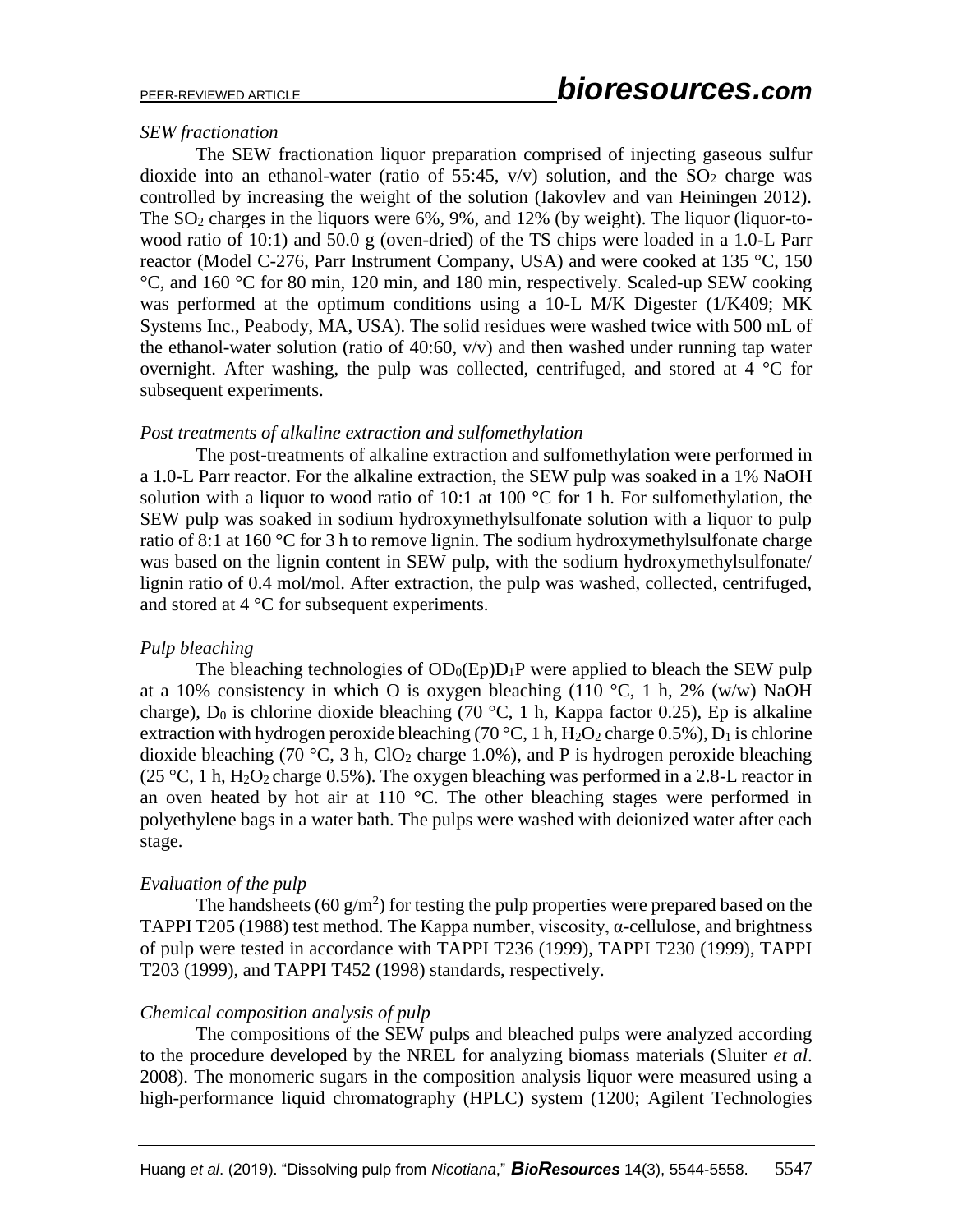Inc., Santa Clara, CA, USA) equipped with an Agilent guard column, degasser, pump, and refractive index (RI) detector. Milli-Q water (HPLC-grade) was used as the eluent at a flow rate of 0.5 mL/min and at a column temperature of 80 °C.

# **RESULTS AND DISCUSSION**

## **Characterization of TS and Pretreated TS**

The chemical compositions and results from the extractions of TS are shown in Fig. 1. The weight percents of the major components of TS were 32.9% glucan, 13.0% xylan, 26.6% lignin (acid-insoluble and acid-soluble), and 7.4% ash. Like other non-woody biomasses, the ash content of TS is higher than that of wood (Agrupis and Maekawa 1999). The ash content in TS consists of different metal salts such as carbonates, silicates, oxalates and potassium phosphates of multivalent metal ions, including magnesium, calcium, iron, and manganese. As shown in Fig.1, the benzene-ethanol extractive of TS was 3.7 %, which could be waxes, fats, resins, photosterols, and non-volatile hydrocarbons (Shakhes *et al*. 2011). In addition, TS contained a remarkable higher content of soluble compounds in cold and hot water, 18.1% and 20.5%, respectively. The silica content in tobacco stalk was low since it is a dicot and not a monocot. The total ash content was 7.4% and most of it was potassium, calcium and magnesium. The ash content in the final product was less than 0.3%. Most of the ash components ended up in the liquid phase.



**Fig. 1.** The chemical compositions of TS, 1% NaOH extracted TS, and autohydrolyzed TS

The removal of hemicelluloses and lignin are key stages for dissolving pulp production before any pulping stage (Vila *et al*. 2011; Sixta *et al*. 2013). A 1% NaOH extraction and autohydrolysis were applied to pre-remove a part of xylan/lignin before the SEW fractionation. The components content and mass balance of the 1% NaOH extracted TS (TS-A) and the autohydrolyzed TS (TS-AH) are shown in Fig. °1. Under the present NaOH extraction conditions, the solid recovery yield of TS was 73.5%, mostly from removal of xylan and lignin. As shown in Fig. 1, 20.8% and 28.6% of xylan and lignin,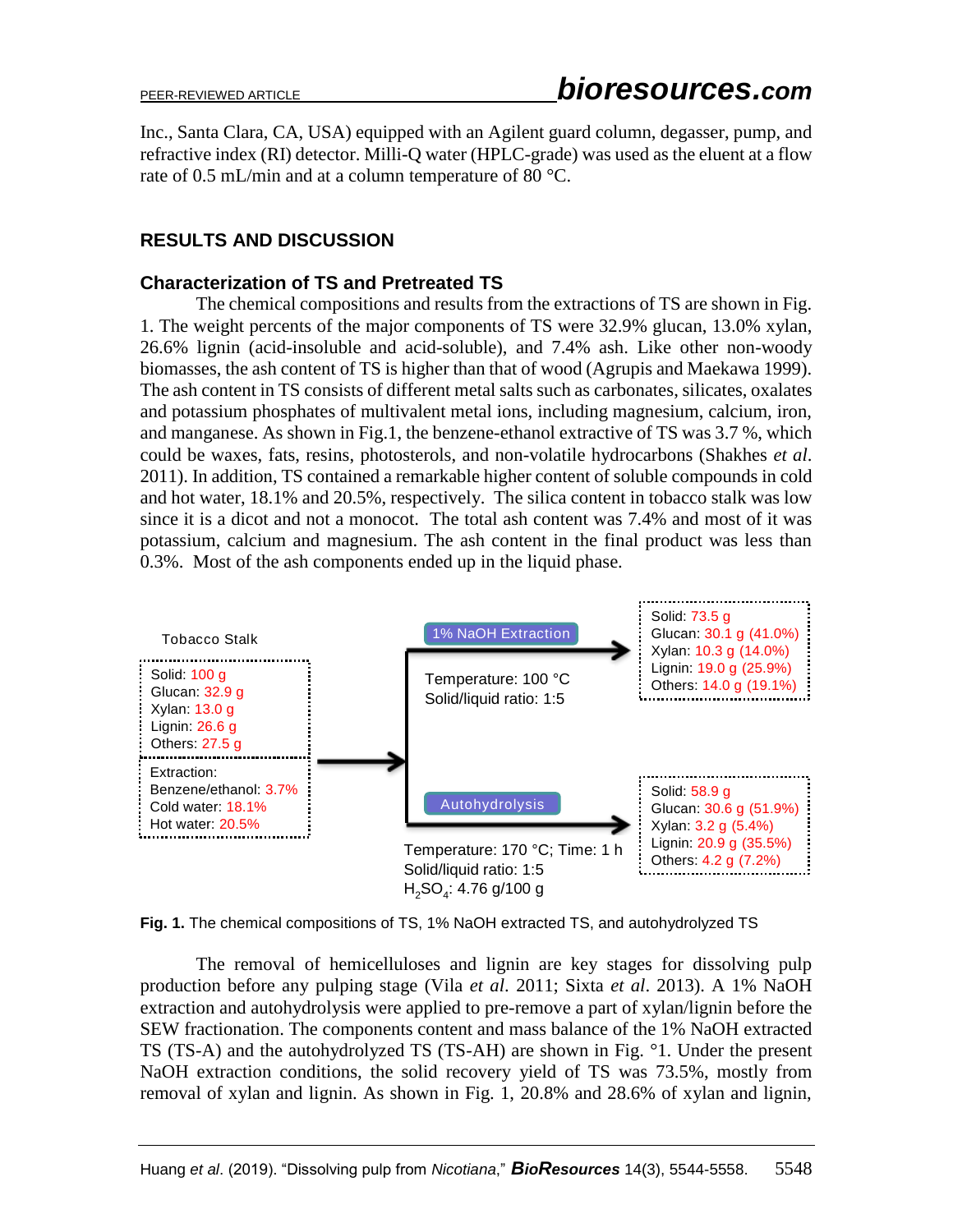respectively, were removed after the NaOH extraction. As a result, the component contents of glucan, xylan, and lignin in TS-A were 41.0%, 14.0%, and 25.9%, respectively. For the autohydrolysis process, xylan in TS decreased from 13.0 g (original material) to 3.2 g (TS-AH), which equated to a removal yield of 75.4%. Meanwhile, approximately 21.4% of original lignin was dissolved after autohydrolysis at 170 °C for 1 h. Overall, the 1% NaOH extraction and the autohydrolysis resulted in a partial removal of xylan and lignin for TS, which may favor the use of SEW fractionation to produce dissolving pulp.

### **SEW Fractionation for Different Pretreated TS**

After the 1% NaOH extraction and autohydrolysis, the SEW fractionation was applied to the pretreated TS (TS-A and TS-AH) to produce p ulp. In addition, in order to understand whether the application of SEW pulping on unpretreated TS can achieve the pulp with similar property from pretrea ted TS (TS-A and TS-AH), the original TS was also pulped via SEW fractionation. The SEW fractionation was performed at  $12\%$  SO<sub>2</sub>, 135 °C, and 80 min according to Iakovlev and van Heiningen (2012). The effects of SEW fractionation on the fractionation of the original TS (TS-SEW), the NaOH extracted TS (TS-A-SEW), and the autohydrolyzed TS (TS-AH-SEW) are shown in Fig. 2. All results in this work were reported in grams based on 100 g of raw, oven-dried TS.



**Fig. 2.** The effects of SEW fractionation on the properties of TS, TS-A, and TS-AH

The TS-SEW and T S-A-SEW pulps had a similar solid recovery yield, 50.2% and 50.4%, respectively, while the solid recovery yield of TS-AH-SEW pulp was lower (47.0%). The soli d recovery yields of the SEW pulps wer e lower than the woody biomass pulped by SEW. Iakovlev and van Heiningen (2011) reported that the recovery yields for the woody SEW-pulps were approximately a 60% yield for spruce and 56% to 60% yield for beech.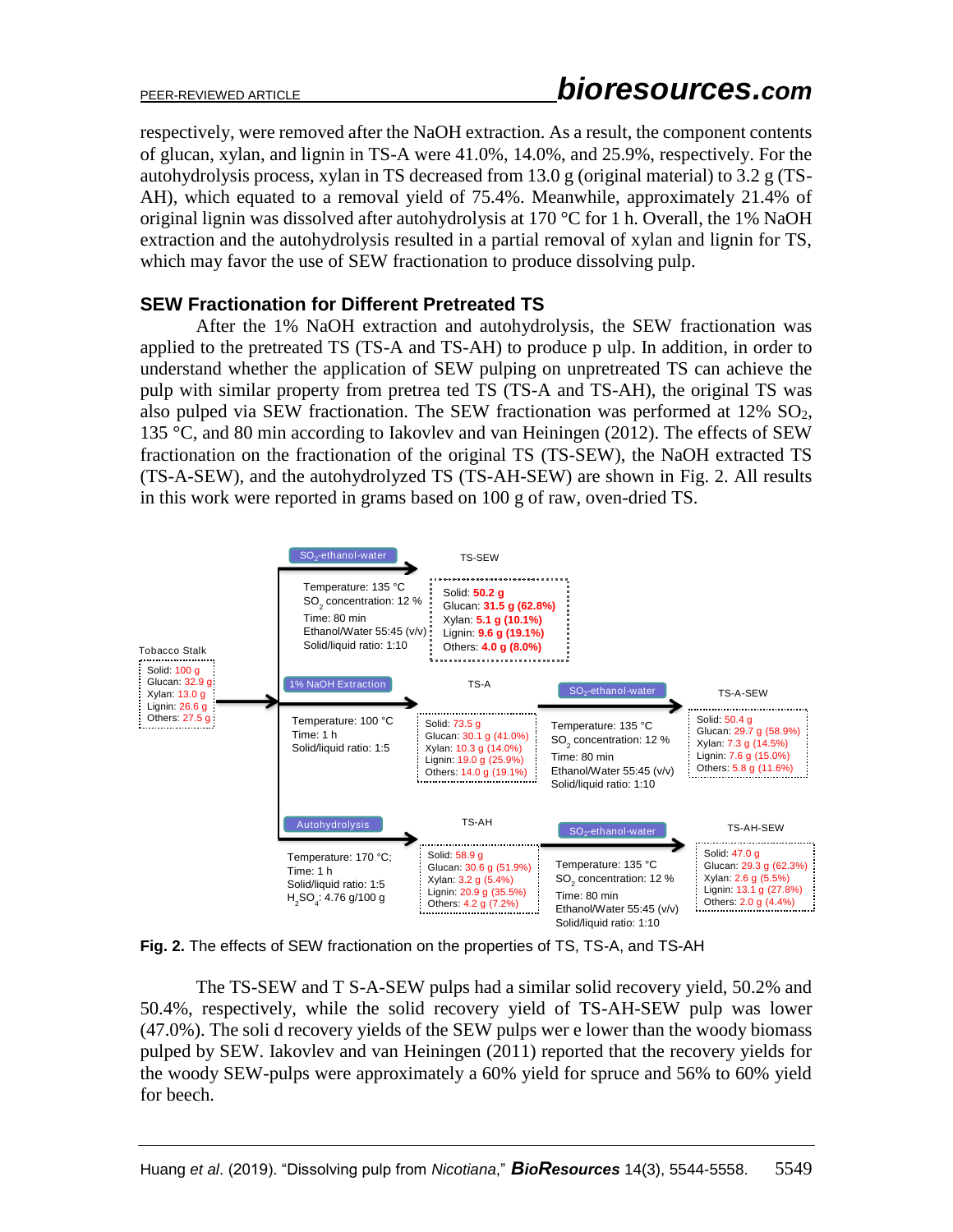For the pulp production, the amount of cellulose (glucan) retained in the solid is one of main indices for pulping success. The amount of original glucan in the TS-SEW was 31.5 g, which indicated that only 4.3% of the original glucan was dissolved during the SEW fractionation. In comparison, TS-A-SEW and TS-AH-SEW showed higher glucan loss with the recovery yields of original glucans of 90.3% and 89.1%, respectively. The lower glucans remaining in the TS-A-SEW and TS-AH-SEW pulps after the NaOH and autohydrolysis treatments of the SEW cooking could be explained by the cellulose chains becoming more susceptible to degradation during SEW cooking as the xylan layer covering the cellulose fibrils is partially removed (Colodette *et al.* 2011; Batalha *et al.* 2012). From the perspective of high cellulose recovery, directly applying SEW fractionation technology was better, compared to the pre-removal of xylan, lignin, or both through NaOH extraction or autohydrolysis.

Figure 2 also shows that combining autohydrolysis and SEW removed 80.0% of the original xylan in TS. Only 43.8% and 60.8% of the original xylan in TS were removed from TS-SEW and TS-A-SEW, respectively. In addition, SEW fractionation showed an excellent performance of delignification for the original TS and TS-A with a delignification degree of 63.9% and 71.4%, respectively. The lignin in the prehydrolysis solid was difficult to remove by SEW fractionation, only 50.1% of the original lignin was dissolved. Compared to other lignocellulosic materials, the SEW fractionation showed a lower efficiency for TS for lignin removal at the same pulping conditions. In Iakovlev and van Heiningen's (2011) work, they show that the SEW cooking conditions of 135 °C, 12%  $SO_2$ charge, and 80 min cooking time (the same as in this study) give the lignin contents of 6.4% and 4.2% in spruce pulp and wheat straw pulp, respectively, and that they are remarkably lower than that of the tobacco stalk pulp. The delignification with tobacco stalk was lower because the ash might be buffering the reaction system (Wu *et al.* 2019).

Based on the principles of low cellulose degradation and the high removal yields of xylan and lignin for the pretreated substrate, SEW fractionation without the pre-removal of xylan, lignin by prehydrolysis or NaOH extraction was the most cost-effective method to produce dissolving pulp from TS. This was because almost all of the cellulose was retained in the residual pulp without pre-extraction, and acceptable removal yields (over 60%) of xylan and lignin were achieved. The remaining xylan and lignin can be removed at the bleaching and post-treatment stages (Sixta *et al*. 2013; Huang *et al*. 2019).

### **Optimum Conditions for SEW Fractionation to Produce an Acceptable Pulp**

In the aforementioned result, it is found that only 43.8% of xylan and 63.9% of lignin were removed from the TS by SEW fractionation with the selected condition (135  $^{\circ}$ C, 12% SO<sub>2</sub> for 80 min). To determine an optimum condition of SEW fractionation to produce an acceptable pulp from TS, different cooking times, temperatures, and  $SO<sub>2</sub>$ charges of SEW fractionation were investigated in an effort to effectively remove lignin and xylan. Table 1 shows the effects of the cooking temperature and the  $SO_2$  charge on the pulp properties of total yield, removal yield of xylan, degree of delignification, Kappa number, and viscosity.

The pulp yields decreased with increased  $SO<sub>2</sub>$  charge and increased cooking temperature. When the  $SO_2$  charge was increased from 6% to 12%, the pulp yield decreased  $3\%$ ,  $2\%$ , and  $8\%$  at  $135 \text{ °C}$ ,  $150 \text{ °C}$ , and  $160 \text{ °C}$ , respectively. The decreased pulp yields were due to the degradation of glucan, xylan, and lignin. Almost no glucan was further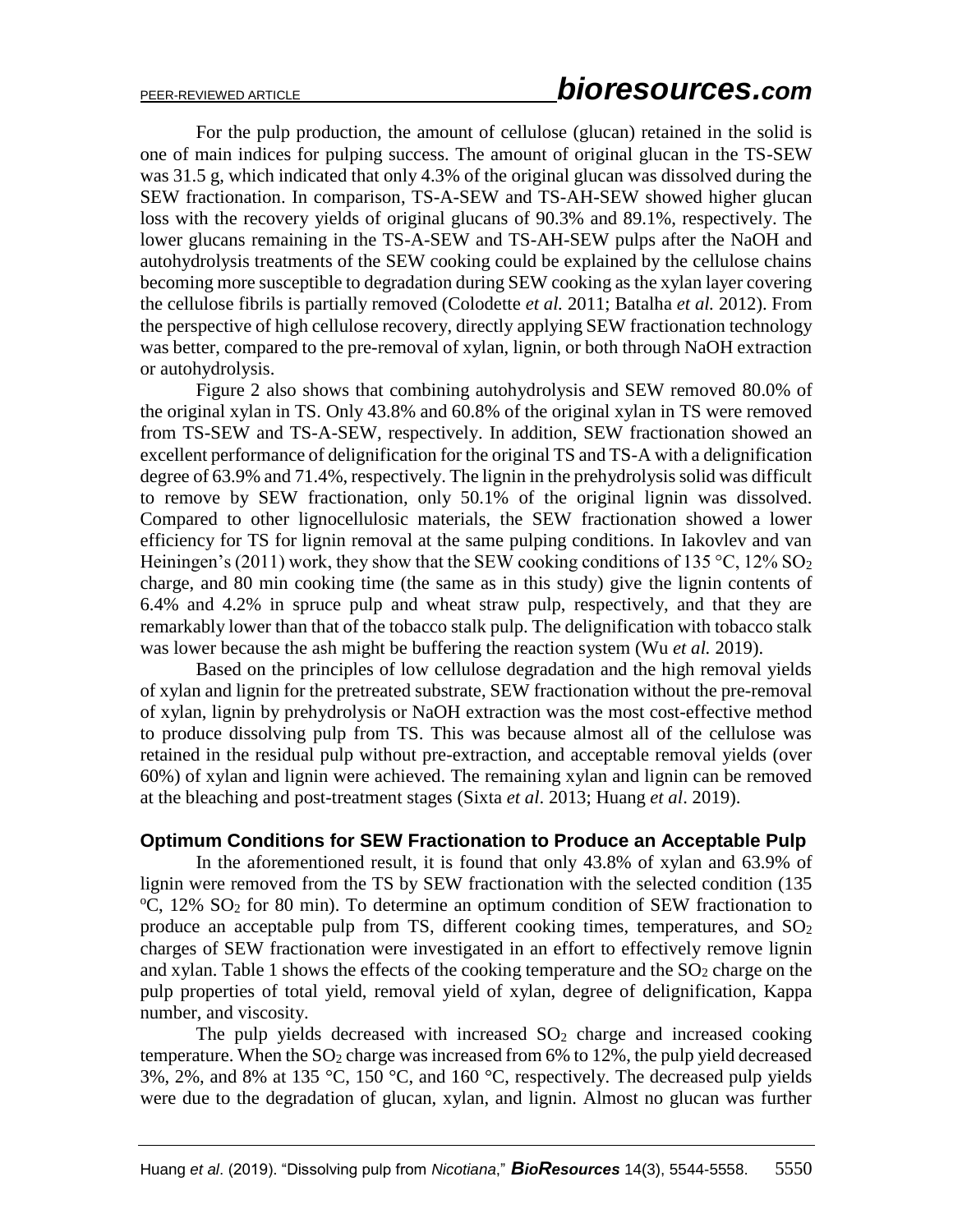degraded when the SO<sub>2</sub> charge increased from 6% to 12% at 135 °C, whereas at 150 °C and 160 °C, the degradation of glucan showed degradation yields of 4.9% to 8.2% and 7.3% to 20.4%, respectively. For xylan, a higher removal was measured with increased cooking temperature and increased  $SO<sub>2</sub>$  charge. The removal yield of xylan increased from 46.9% to 60.8% when the  $SO_2$  charge increased from 6% to 12% at 135 °C. Increased degradation of glucan, xylan, or both can be from the acid-depolymerization of cellulose, hemicellulose, or both under acidic conditions (Wu *et al.* 2015). When the  $SO<sub>2</sub>$  charge increased from 6% to 12%, the initial pH of the SEW cooking liquor decreased from 1.81 to 1.55. This is more favorable for the acid-hydrolysis of the glycosidic linkages of glucan and xylan (Iakovlev and van Heiningen 2012).

| Temp. | SO <sub>2</sub> | Time  | Recovery Yield (%) |        | Removal Yield |       | Kappa  | Viscosity |
|-------|-----------------|-------|--------------------|--------|---------------|-------|--------|-----------|
| (°C)  | $(\% )$         | (min) |                    |        | (%)           |       | Number | (cp)      |
|       |                 |       | Pulp               | Glucan | Lignin        | Xylan |        |           |
| 135   | 6               | 80    | 53.2               | 96.7   | 52.3          | 46.9  | 81.7   | Insoluble |
| 135   | 9               | 80    | 52.7               | 96.4   | 56.8          | 53.8  | 74.1   | 16.2      |
| 135   | 12              | 80    | 50.2               | 95.7   | 63.9          | 60.8  | 68.7   | 8.1       |
| 150   | 6               | 80    | 42.2               | 95.1   | 81.2          | 75.4  | 58.1   | 14.2      |
| 150   | 9               | 80    | 40.4               | 93.6   | 82.7          | 75.4  | 53.9   | 6.7       |
| 150   | 12              | 80    | 40.1               | 91.8   | 83.8          | 87.7  | 50.3   | 3.1       |
| 160   | 6               | 80    | 40.4               | 92.7   | 79.7          | 88.5  | 74.6   | 3.5       |
| 160   | 9               | 80    | 35.3               | 82.4   | 85.3          | 94.6  | 55.1   | 3.4       |
| 160   | 12              | 80    | 32.5               | 79.6   | 88.7          | 94.8  | 43.1   | 2.9       |

**Table 1.** The Effects of SEW Fractionation Conditions (Cooking Temperature and SO<sup>2</sup> Charge) on the Pulp Properties of TS

Delignification to low Kappa numbers can be achieved for SEW pulp from spruce (33.5) and wheat straw (29.8) at 135 °C with 12%  $SO_2$  for 80 min (Iakovlev and van Heiningen 2011). In this work, it was found to be difficult to achieve a low Kappa number (~30) for the TS pulp with the SEW cooking at the same cooking conditions, which only produced a Kappa number of 68.7. As shown in Table 1, despite different  $SO<sub>2</sub>$  charges at 135 °C, 150 °C, and 160 °C, the SEW fractionation did not provide bleachable grade pulps from TS; the Kappa numbers ranged from 81.7 to 43.1. In addition, the viscosity of the SEW pulp dropped from 16.2 cP to 8.1 cP, from 14.2 cP to 3.1 cP, and from 3.5 cP to 2.9 cP, when the SO<sub>2</sub> charge increased from 9% to 12% at 135 °C, 150 °C, and 160 °C cooking temperatures, respectively. The SEW pulp at 135  $\degree$ C showed the highest pulp viscosity compared to 150  $\degree$ C and 160  $\degree$ C, which suggested lower damage on fiber. Although the Kappa number of the pulp can be reduced to a low number at the  $12\%$  SO<sub>2</sub> charge, the viscosity of the pulp was 2.9 cP to 8.1 cP, which may not be suitable for producing dissolving pulp (Kirci and Akgul 2002; Andrade and Colodette 2014). Pulp viscosity is an important indicator of pulp damage with different pulping methods (Silva *et al*. 2010). Therefore, SEW cooking with a  $6\%$  SO<sub>2</sub> charge at different cooking times and temperatures were investigated (Table 2) to obtain an acceptable pulp with a low Kappa number and high viscosity.

Table 2 shows the effects of different cooking times and temperatures on the total yield, removal of xylan, degree of delignification, Kappa number, and viscosity of the SEW pulps. At 135 °C, an increased cooking time from 80 min to 180 min resulted in a pulp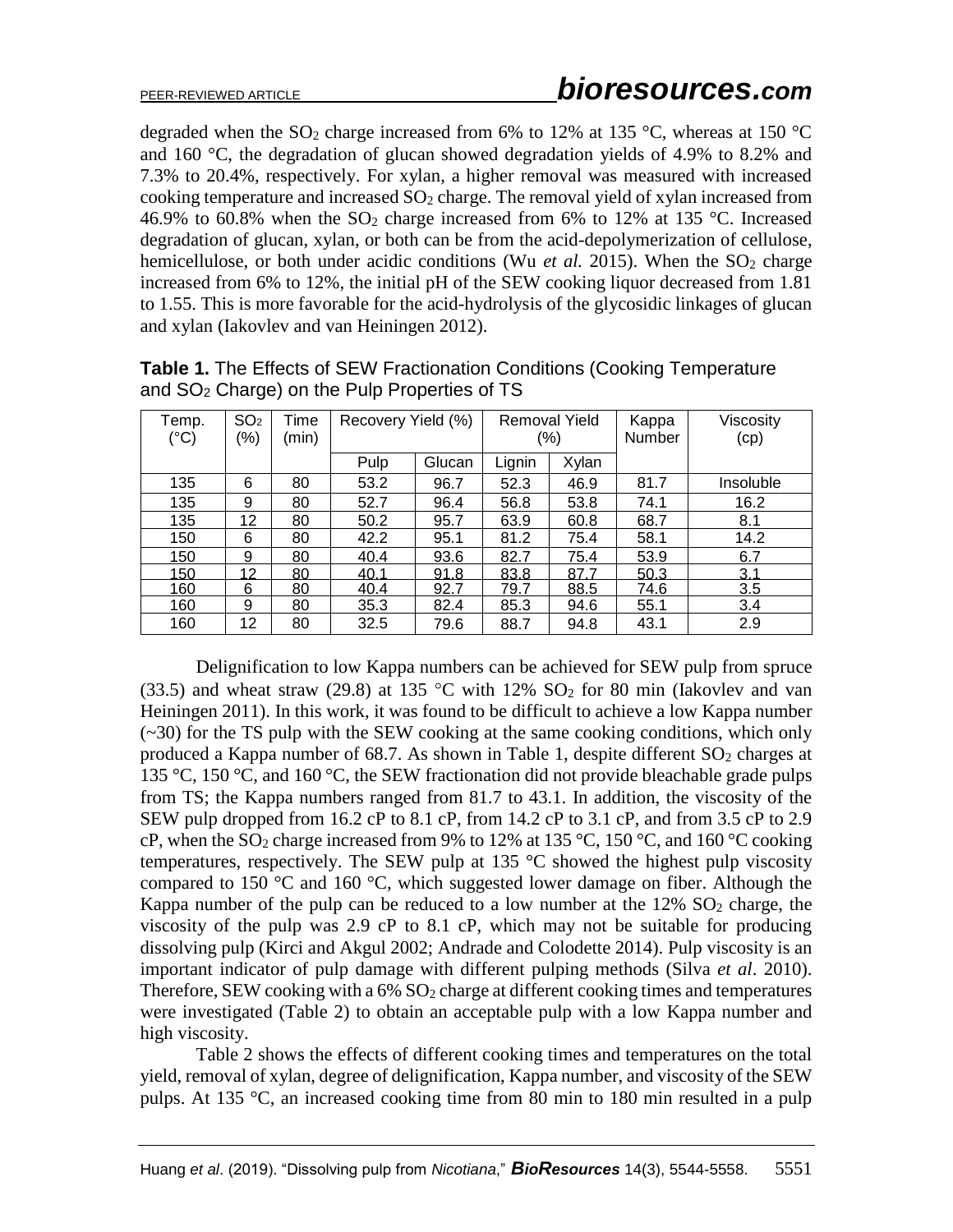with a lower Kappa number and a relatively high viscosity ( $> 18.7$  cP). The Kappa number increased and the viscosity decreased when the cooking time was prolonged between 150 °C and 160 °C. This may have been because of the severe cooking conditions of 150 °C and 160 °C for 120 min and 180 min, because a portion of the pulp was carbonized and thus affected the determination of the Kappa number. Additionally, the condensation of lignin may have been another reason for the high Kappa number.

The viscosity and the Kappa number of the pulp were sensitive and dependent on the chosen pulping methods. Therefore, it is important to choose the proper chemicals and conditions for SEW fractionation based on the viscosity and Kappa number (Loureiro *et al*. 2011). In this work, the pulps produced from the cooking conditions of 135 °C, 6% SO<sub>2</sub> charge, for 180 min (termed TS-SEW-1) and 150  $\degree$ C, 6% SO<sub>2</sub> charge, for 80 min (termed TS-SEW-2) had comparable Kappa numbers and viscosities. Although the removal yields of the xylan and lignin of TS-SEW-1 were slightly lower than that of TS-SEW-2, it was possible to obtain a comparable xylan and lignin content with a post-alkaline treatment on these two pulps (Gehmayr *et al*. 2011). Hence, based on the pulp properties with similar Kappa number and viscosity, these two cooking conditions were considered the optimum SEW fractionation methods for TS to prepare dissolving pulp.

| Temp.<br>$(^{\circ}C)$ | SO <sub>2</sub><br>(%) | Time<br>(min) | Recovery Yield (%) |        | <b>Removal Yield</b><br>(%) |       | Kappa<br><b>Number</b> | Viscosity<br>(cp) |
|------------------------|------------------------|---------------|--------------------|--------|-----------------------------|-------|------------------------|-------------------|
|                        |                        |               | Pulp               | Glucan | Lignin                      | Xylan |                        |                   |
| 135                    | 6                      | 80            | 53.9               | 96.7   | 52.3                        | 46.9  | 81.7                   | <b>Insoluble</b>  |
| 135                    | 6                      | 120           | 47.9               | 90.3   | 62.4                        | 63.8  | 68.1                   | 20.4              |
| 135                    | 6                      | 180           | 40.8               | 86.0   | 73.3                        | 69.2  | 56.8                   | 18.7              |
| 150                    | 6                      | 80            | 42.2               | 96.0   | 81.2                        | 75.4  | 58.1                   | 14.2              |
| 150                    | 6                      | 120           | 39.2               | 90.6   | 82.0                        | 80.8  | 59.5                   | 7.0               |
| 150                    | 6                      | 180           | 36.6               | 87.5   | 81.2                        | 90.0  | 64.9                   | 2.9               |
| 160                    | 6                      | 80            | 40.4               | 92.7   | 79.7                        | 88.5  | 74.6                   | 3.5               |
| 160                    | 6                      | 120           | 37.1               | 83.6   | 78.9                        | 93.8  | 78.8                   | 2.3               |
| 160                    | 6                      | 180           | 33.9               | 78.1   | 72.9                        | 97.7  |                        | 2.2               |

**Table 2.** The Effects of SEW Fractionation Conditions (Cooking Time and Cooking Temperature) on the Pulp Properties of TS

# **Effects of Post Alkaline Treatment on the Properties of SEW Pulp**

An alkaline-based treatment can be used to convert paper-grade pulps to dissolving pulps by extracting hemicelluloses and lignin (Ibarra *et al*. 2010; Gehmayr *et al*. 2011; Schild and Sixta 2011). In addition, because sulfite pulps are easily bleached with peroxide, the sulfomethylation of kraft pulp prior to bleaching was considered as one of the possible approaches. Therefore, two alkaline-based methods, 1% NaOH extraction and sulfomethylation, were applied on the SEW TS-SEW-1 and TS-SEW-2 pulps to obtain bleachable pulps through removal of the xylan and lignin. The effects of the treatments on the properties of SEW pulps are shown in Fig. 3.

With sulfomethylation, the viscosity of the SEW pulps declined from 18.7 cP to 12.2 cP for TS-SEW-1 and from 14.2 cP to 11.2 cP for TS-SEW-2. Compared to sulfomethylation, the NaOH extraction reduced the pulp's viscosity, but the magnitudes of reduction were smaller (less than 2 cP). This implied that NaOH did not have a large effect on the pulp viscosity during extraction. Additionally, the NaOH extraction more effectively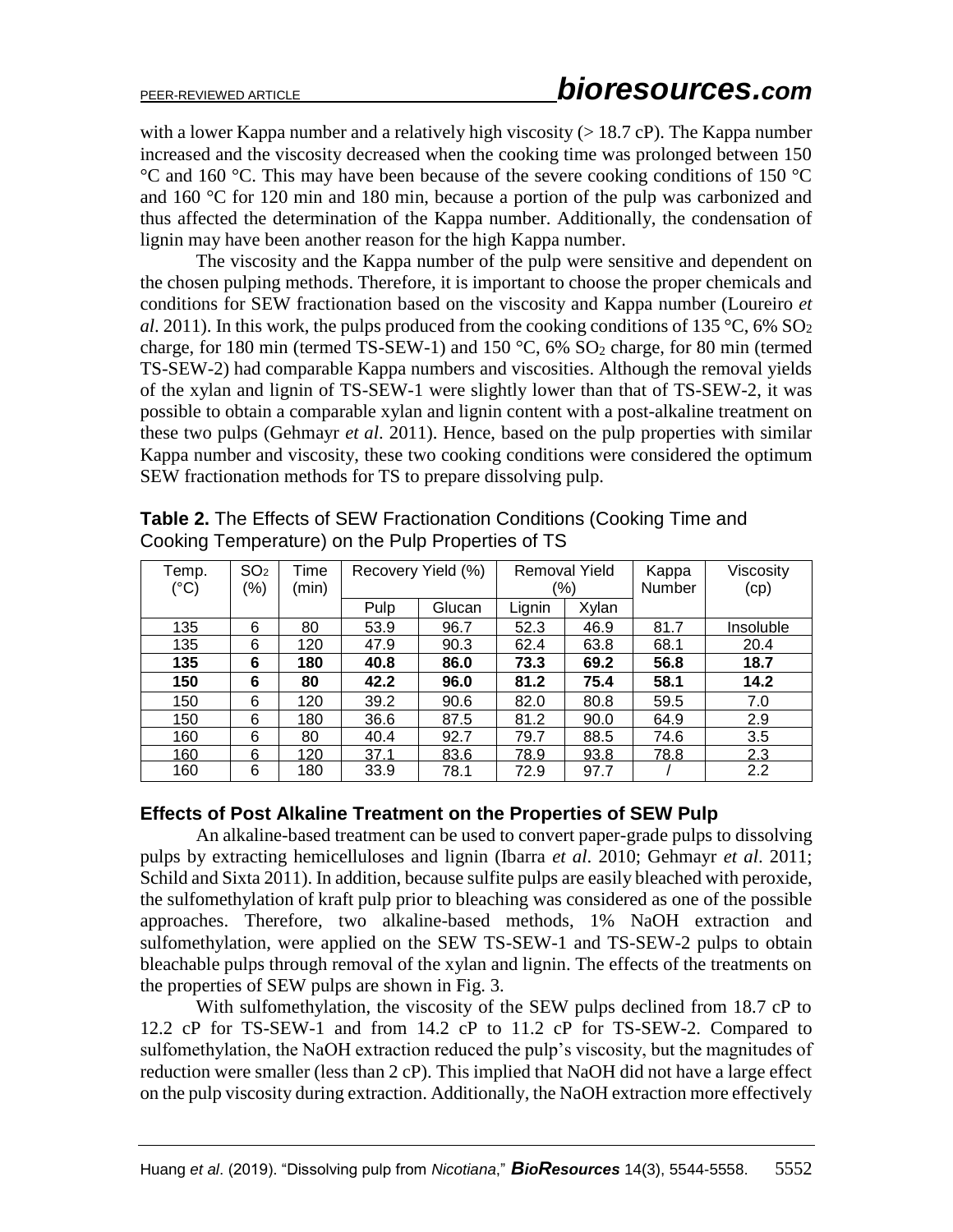removed the xylan and lignin in the SEW pulps. For NaOH extracted pulps, TS-SEW-1-A and TS-SEW-2-A had a similar amount of xylan (0.9 g), comparable am ounts of lignin  $(2.1 \text{ g and } 2.0 \text{ g})$  and glucan  $(23.9 \text{ g and } 25.9 \text{ g})$ , and had comparable Kappa numbers  $(21.5 \text{ g})$ and 19.2), respectively. The viscosity of the TS-SEW-1-A pulp gave the highest value of 17.5 cP, which was higher than that of TS-SEW-2-A (12.3 cP). Hence, the TS-SEW-1-A pulp was chosen as the pulp for bleaching to produce dissolving pulp.



**Fig. 3.** The effects of NaOH extraction and sulfomethylation on the properties of SEW pulps

# **Bleaching Process**

In this work, scaled -up SEW cooking and NaOH extraction experiments were performed using an M/K Digester (10-L) to obtain a sufficient pulp for bleaching. The properties of the resulting pulp we re differen t than the pul p produced using the Parr reactor (1-L). The Kappa number and viscosity of this pulp (TS-SEW-A) were 19.4 and 17.9 cP, respectively.

The bleaching process to produce dissolving pulp from tobacco stalk are shown in Fig. 4. It can be seen that both the brightness and delignification were improved after the O<sup>2</sup> bleaching. The Kappa number of TS-SEW-A decreased from 19.4 to 10.9 and the brightness increased from  $48.7\%$  to  $64.2\%$ . Although  $O<sub>2</sub>$  bleaching reduced the pulp viscosity, the magnitude of reduction was small as shown by the decrease from 17.9 cP to 17.4 cP. After subsequent bleaching using  $D_0$ , Ep, and  $D_1$ , 0.6 g of the original glucan was dissolved, and the resulting content of the original glucan in the pulp was reduced from 24.5 g (TS-SEW-A) to 23.9 g (TS-SEW-A-O-B). Meanwhile, the viscosity of the pulp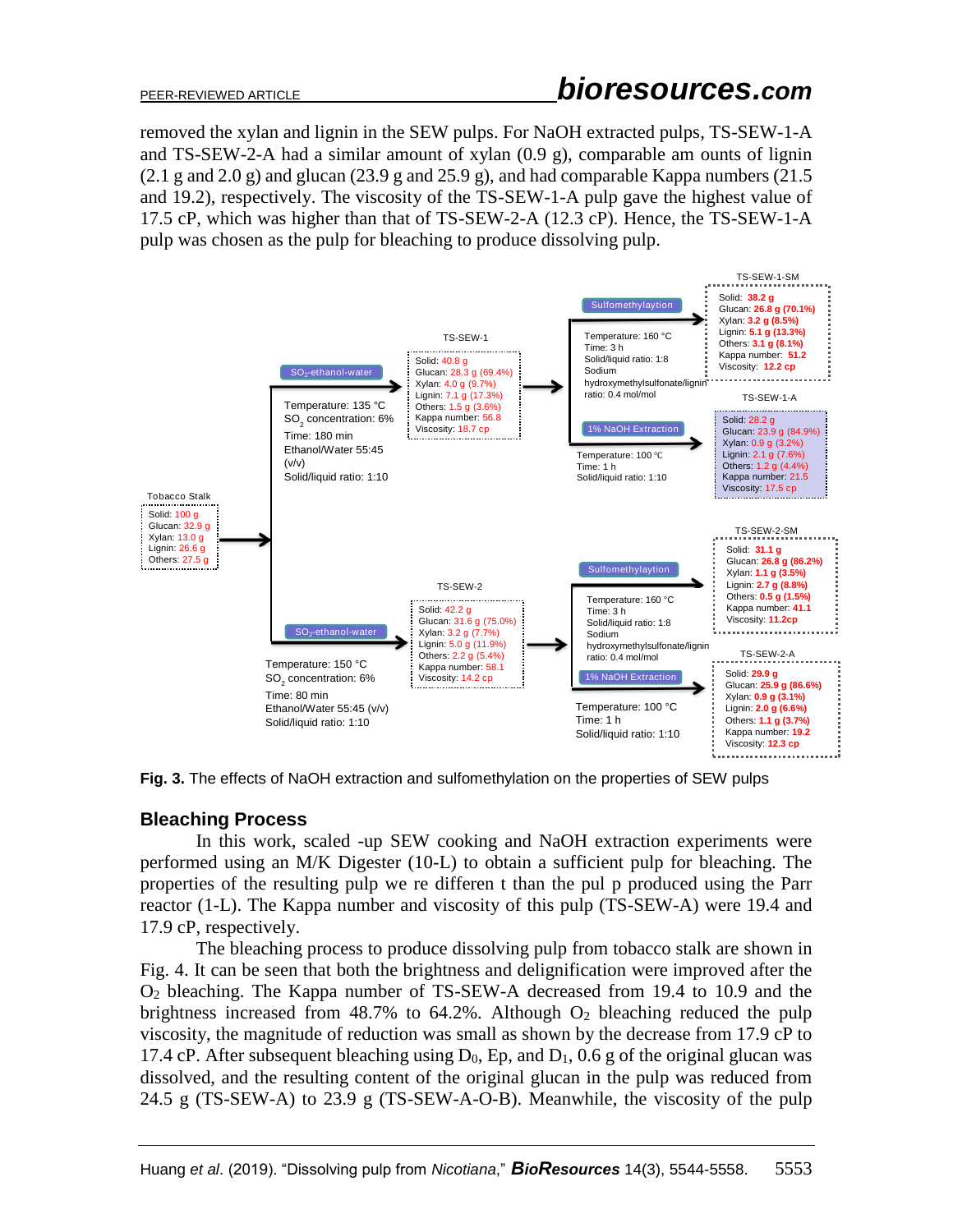decreased from 17.9 cP to 16.8 cP. This may have been due to the generation of free radicals from the decomposition of hydrogen peroxide during the alkaline stage (Ep). The free radicals can attack the cellulose fibers and reduce the viscosity of the pulp (Andrade and Colodette 2014). The bleached pulp (TS-SEW-A-O-B) contained 94.3% *a*-cellulose, had a brightness of 86.3% ISO, and 1.4 g of the original xylan (5.5%) remained in the pulp.



**Fig. 4.** The whole process of dissolving pulp production from tobacco stalk

A peroxide stage (P) was applied on the bleached pulp to remove residual xylan and increase the brightness of the pulp (Wu *et al*. 2019). As shown in Fig. 4, the amount of *a*-cellulose, brightness, and xylan removal improved after the P stage. The  $OD_0(Ep)D_1P$ bleaching allowed for the conversion of a T S-SEW-A pulp to a dissolving pulp with a hemicellulose (xylan) content lower than 5%, a 94.8% content of *α*-cellulose, 88.1% ISO brightness, 15.8 cP viscosity, and 0.2% ash content. These properties of the TS-SEW-A-O-B-P make it acceptable for most dissolving pulp applications for viscose (Henriksson *et al.* 2005; Kvarnlof *et al*. 2006).

# **CONCLUSIONS**

- 1. The optimum SEW cooking (135  $\degree$ C, 6% SO<sub>2</sub> charge, for 180 min) resulted in an acceptable Kappa number (56.8) and viscosity (18.7 cP).
- 2. The SEW fractionation was followed by a 1% NaOH extraction to further decrease the lignin and the xylan content to prepare a bleachable pulp with an acceptable Kappa number and viscosity from tobacco stalk.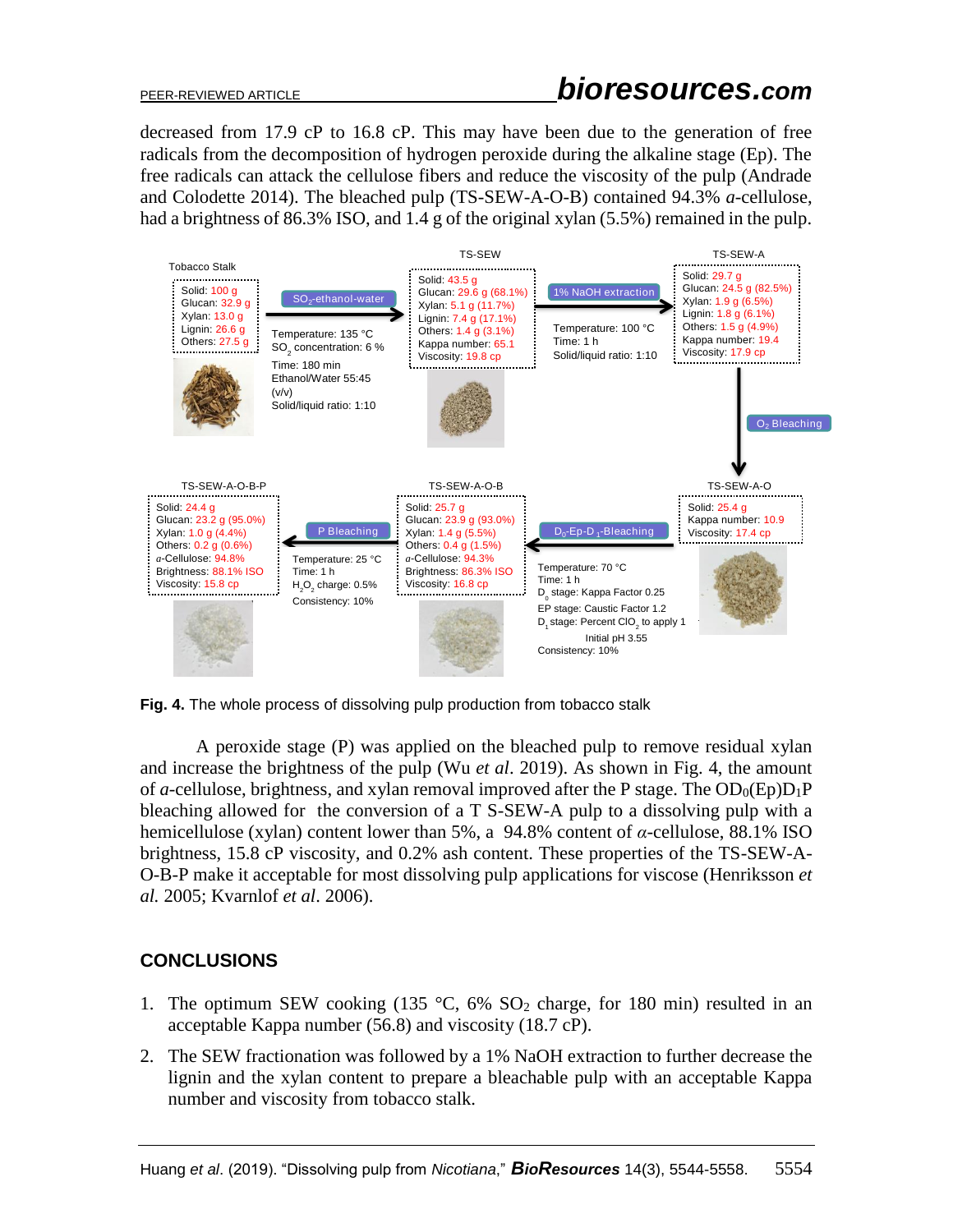3. The SEW fractionation, NaOH post-extraction, and the  $OD_0(Ep)D_1P$  bleaching sequence proved suitable to produce dissolving pulp from tobacco stalk and resulted in a bleached pulp of 94.8% *α*-cellulose, 88.1% ISO brightness, 15.8 cP viscosity, 4.4% xylan, and 0.2% ash, which are acceptable values for many dissolving grade pulps.

### **ACKNOWLEDGMENTS**

The authors thank the Natural Science Foundation of Jiangsu Province (BK20180772) and National Natural Science Foundation of China (31800501) for supporting this work. This work was also supported by the funding from R. J. Reynolds Tobacco Company (Winston-Salem, NC, USA).

# **REFERENCES CITED**

- Agrupis, S. C., and Maekawa, E. (1999). "Industrial utilization of tobacco stalks (1) Preliminary evaluation for biomass resources," *Holzforschung* 53(1), 29-32. DOI: 10.1515/HF.1999.005
- Andrade, M. F., and Colodette, J. L. (2014). "Dissolving pulp production from sugar cane bagasse," *Ind. Crop. Prod.* 52, 58-64. DOI: 10.1016/j.indcrop.2013.09.041
- Annergren, G. E., and Rydholm, S. A. (1959). "On the behavior of the hemicellulose during sulphite pulping," *Sven. Papperstidn.* 62(20), 737-742.
- Batalha, L. A. R., Colodette, J. L., Gomide, J. L., Barbosa, L. C., Maltha, C. R., and Gomes, F. J. B. (2011). "Dissolving pulp production from bamboo," *BioResources* 7(1), 640-651. DOI: 10.15376/biores.7.1.640-651
- Chen, W., Wang, X., Feizbakhshan, M., Liu, C., Hong, S., Yang, P., and Zhou, X. (2019). "Preparation of lignin-based porous carbon with hierarchical oxygen-enriched structure for high-performance supercapacitors," *J. Colloid Interf. Sci.* 540, 524- 534.DOI: 10.1016/j.jcis.2019.01.058
- Chi, C., Liu, M., Jameel, H., Zhang, S., and Zhang, Z. (2014). "Hydrothermal pretreatment of hardwood chips prior to alkaline pulping and  $D_0(EP)D_1$  bleaching," *BioResources* 9(4), 6193-6204. DOI: 10.15376/biores.9.4.6193-6204
- Colodette, J. L., Loungue, J. D., Pedrazzi, C., Oliveira, R. C., Gomide, J. L., and Gomes, F. J. B. (2011). "Pulpability and bleachability of xylan-depleted eucalyptus wood chips," *Ind. Eng. Chem. Res.* 50(4), 1847-1852. DOI: 10.1021/ie101799y
- Gehmayr, V., Schild, G., and Sixta, H. (2011). "A precise study on the feasibility of enzyme treatments of a kraft pulp for viscose application," *Cellulose* 18(2), 479-491. DOI: 10.1007/s10570-010-9483-x
- Henriksson, G., Chritiernin, M., and Agnemo, R. (2005). "Monocomponent endoglucanase treatment increases the reactivity of softwood sulphite dissolving pulp," *J. Ind. Microbiol. Biot.* 32(5), 211-214. DOI: 10.1007/s10295-005-0220-7
- Huang, C., Jeuck, B., Du, J., Yong, Q., Chang, H. M., Jameel, H., and Phillips, R. (2016). "Novel process for the coproduction of xylo-oligosaccharides, fermentable sugars, and lignosulfonates from hardwood," *Bioresource Technol.* 219, 600-607. DOI: 10.1016/j.biortech.2016.08.051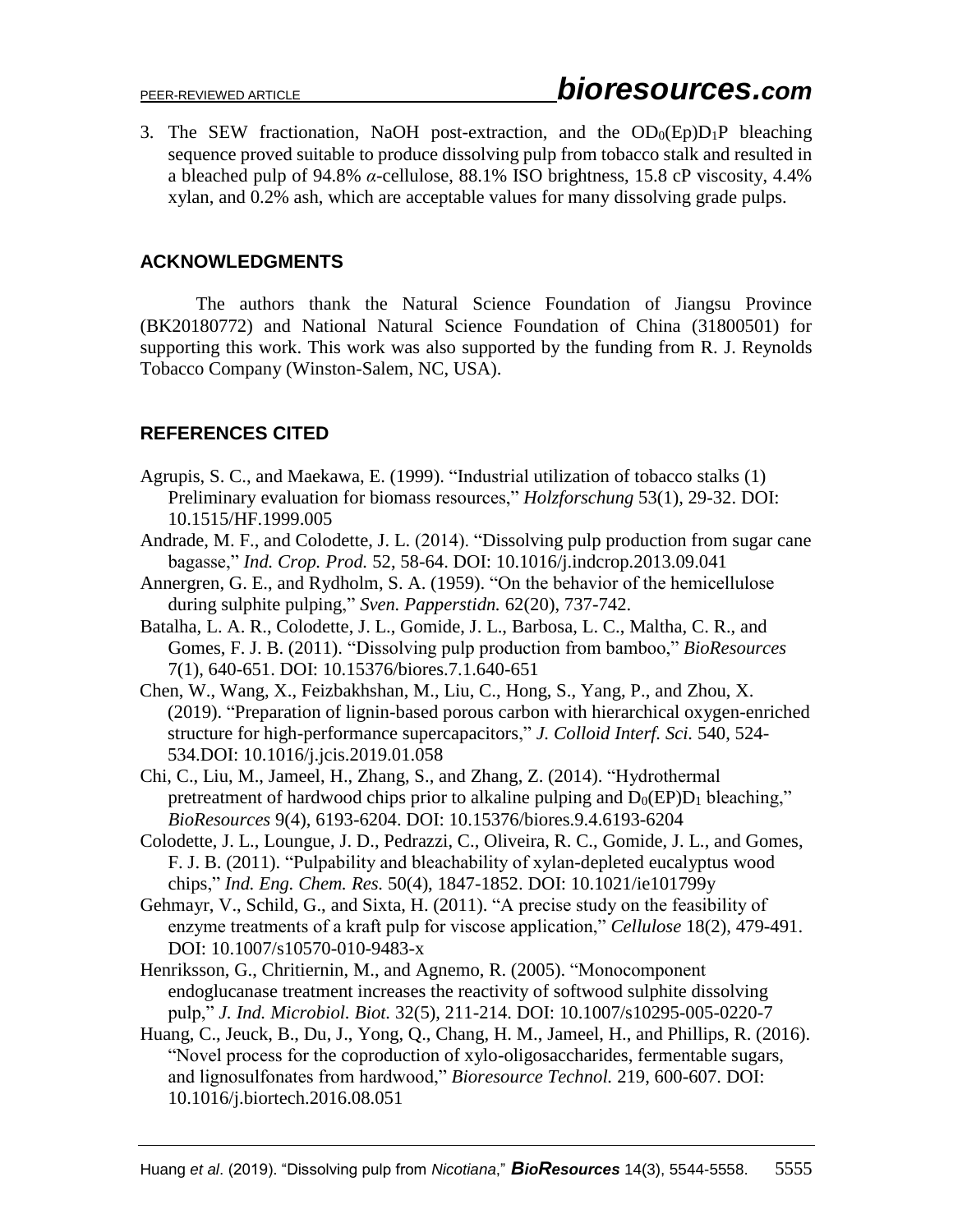- Huang, C., Lin, W., Lai, C., Li, X., Jin, Y., and Yong, Q. (2019). "Coupling the postextraction process to remove residual lignin and alter the recalcitrant structures for improving the enzymatic digestibility of acid-pretreated bamboo residues," *Bioresource Technol.* 285, 121355. DOI: 10.1016/j.biortech.2019.121355
- Huang, C., Ma, J., Liang, C., Li, X., and Yong, Q. (2018a). "Influence of sulfur dioxideethanol-water pretreatment on the physicochemical properties and enzymatic digestibility of bamboo residues," *Bioresource Technol.* 263, 17-24. DOI: 10.1016/j.biortech.2018.04.104
- Huang, K., Luo, J., Cao, R., Su, Y., and Xu, Y. (2018b). "Enhanced xylooligosaccharides yields and enzymatic hydrolyzability of cellulose using acetic acid catalysis of poplar sawdust," *J. Wood Chem. Technol.* 38(5), 371-384. DOI: 10.1080/02773813.2018.1500608
- Iakovlev, M., Pääkkönen, T., and van Heiningen, A. (2009). "Kinetics of SO<sub>2</sub>-ethanolwater pulping of spruce," *Holzforschung* 63(6), 779-784. DOI: 10.1515/HF.2009.109
- Iakovlev, M., and van Heiningen, A. (2011). "SO<sub>2</sub>-ethanol-water (SEW) pulping: I. Lignin determination in pulps and liquors," *J. Wood Chem. Technol.* 31(3), 233-249. DOI: 10.1080/02773813.2010.523161
- Iakovlev, M., and van Heiningen, A. (2012). "Kinetics of fractionation by  $SO_2$ -ethanolwater (SEW) treatment: Understanding the deconstruction of spruce wood chips," *RSC Adv.* 2(7), 3057-3068. DOI: 10.1039/c2ra00957a
- Iakovlev, M., You, X., van Heiningen, A., Sixta, H. (2014). " $SO<sub>2</sub>$ -ethanol-water (SEW) fractionation process: production of dissolving pulp from spruce," *Cellulose* 21(3), 1419-1429. DOI: 10.1007/s10570-014-0202-x
- Ibarra, D., Köpcke, V., Larsson, P. T., Jääskeläinen, A. S., and Ek, M. (2010). "Combination of alkaline and enzymatic treatments as a process for upgrading sisal paper-grade pulp to dissolving-grade pulp," *Bioresource Technol.* 101(19), 7416- 7423. DOI: 10.1016/j.biortech.2010.04.050
- Kirci, H., and Akgül, M. (2002). "Production of dissolving grade pulp from poplar wood by ethanol-water process," *Turk. J. Agric. For.* 26(5), 239-245.
- Kvarnlof, N., Germgard, U., Jonsso, L., and Soderlund, C. A. (2006). "Enzymatic treatment to increase the reactivity of a dissolving pulp for viscose production," *APPITA. J.* 59(3), 242-246.
- Lewis, R. S., and Nicholson, J. S. (2007). "Aspects of the evolution of *Nicotiana tabacum* L. and the status of the United States *Nicotiana* germplasm collection," *Genet. Resour. Crop. Ev.* 54(4), 727-740. DOI: 10.1007/s10722-006-0024-2
- Liu, Y. S., Shi, L. X., Cheng, D., and He, Z. B. (2016) "Dissolving pulp market and technologies: Chinese prospective-A mini-review," *BioResources* 11(3), 7902-7916. DOI: 10.15376/biores.11.3.Liu
- Loureiro, P. E., Evtuguin, D. V., and Carvalho, M. G. V. S. (2011). "The final bleaching of eucalypt kraft pulps with hydrogen peroxide: Relationship with industrial ECF bleaching history and cellulose degradation," *J. Chem. Technol. Biot.* 86(3), 381-390. DOI: 10.1002/jctb.2527
- Ma, Q. Z., Wang, Q., Wang, C., Feng, N. J., Zhai, H. M. (2015). "Application of pure, thermostable, alkali-tolerant xylanase in bleaching of oxygen-delignified pine kraft pulp," *APPITA. J.* 14(11), 689-694.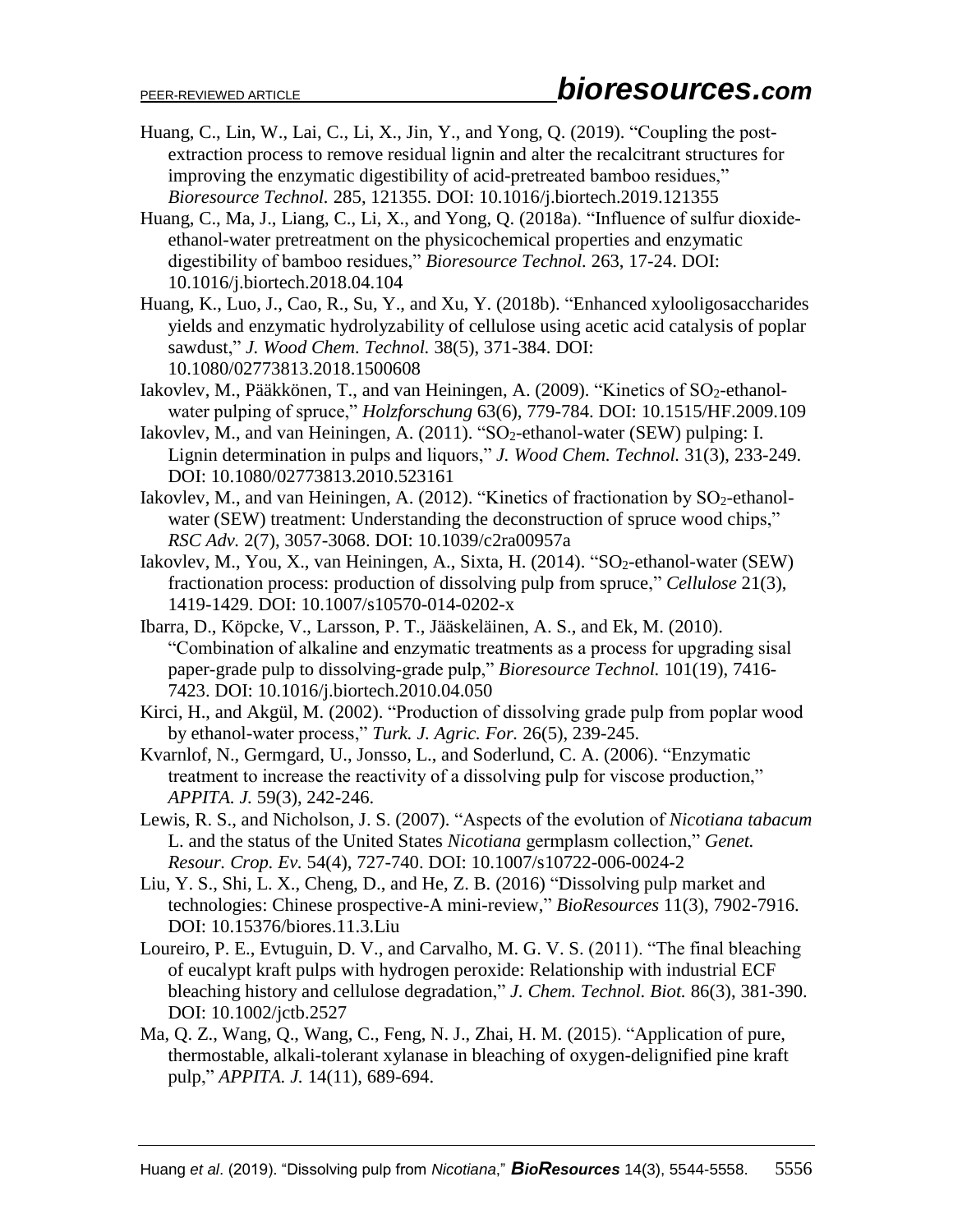- Ren, J., Liu, L., Zhou, J., Li, X., and Ouyang, J. (2018). "Co-production of ethanol, xylooligosaccharides and magnesium lignosulfonate from wheat straw by a controlled magnesium bisulfite pretreatment (MBSP),"*Ind. Crop. Prod.* 113, 128-134. DOI: 10.1016/j.indcrop.2018.01.026
- Schild, G., and Sixta, H. (2011). "Sulfur-free dissolving pulps and their application for viscose and lyocell," *Cellulose* 18(4), 1113-1128. DOI: 10.1007/s10570-011-9532-0
- Shakhes, J., Marandi, M. A., Zeinaly, F., Saraian, A., and Saghafi, T. (2011). "Tobacco residuals as promising lignocellulosic materials for pulp and paper industry," *BioResources* 6(4), 4481-4493. DOI: 10.15376/biores.6.4.4481-4493
- Sharazi, A. M., van Heiningen, A. R., Sumerskii, I., and Bacher, M. (2018). "Sugarcane straw lignin obtained by sulfur dioxide-alcohol-water (SAW) fractionation: Effect of solvent," *Ind. Crop. Prod.* 115, 235-242. DOI: 10.1016/j.indcrop.2018.02.039
- Silva, T. C. F., Colodette, J. L., Lucia, L. A., Oliveira, R. C. D., Oliveira, F. N., and Silva, L. H. M. (2010). "Adsorption of chemically modified xylans on eucalyptus pulp and its effect on the pulp physical properties," *Ind. Eng. Chem. Res.* 50(2), 1138- 1145. DOI: 10.1021/ie101960a
- Sixta, H., Iakovlev, M., Testova, L., Roselli, A., Hummel, M., Borrega, M., and Schottenberger, H. (2013). "Novel concepts of dissolving pulp production," *Cellulose* 20(4), 1547-1561. DOI: 10.1007/s10570-013-9943-1
- Sklavounos, E., Iakovlev, M., Yamamoto, M., Teräsvuori, L., Jurgens, G., Granström, T., and Heiningen, A.  $(2011)$ . "Conditioning of SO<sub>2</sub>-ethanol-water spent liquor from spruce for the production of chemicals by ABE fermentation," *Holzforschung* 65(4), 551-558. DOI: 10.1515/hf.2011.103
- Sluiter, A., Hames, B., Ruiz, R., Scarlata, C., Sluiter, J., Templeton, D., and Crocker, D. (2008). *Determination of Structural Carbohydrates and Lignin in Biomass*  (NREL/TP-510-42618), National Renewable Energy Laboratory, Golden, CO.
- Tang, Y., Yang, S., Zhang, N., and Zhang, J. (2014). "Preparation and characterization of nanocrystalline cellulose *via* low-intensity ultrasonic-assisted sulfuric acid hydrolysis," *Cellulose* 21(1), 335-346. DOI: 10.1007/s10570-013-0158-2
- TAPPI T203 (1999). "Alpha-, beta-, and gamma-cellulose in pulp," TAPPI Press, Atlanta, GA.
- TAPPI T204 (1997). "Solvent extractives of wood and pulp," TAPPI Press, Atlanta, GA.
- TAPPI T205 (1988). "Forming handsheets for physical tests of pulp," TAPPI Press, Atlanta, GA.
- TAPPI T207 (1999). "Water solubility of wood and pulp," TAPPI Press, Atlanta, GA.
- TAPPI T230 (1999). "Viscosity of pulp (capillary viscometer method)," TAPPI Press, Atlanta, GA.
- TAPPI T236 (1999). "Kappa number of pulp," TAPPI Press, Atlanta, GA.
- TAPPI T452 (1998). "Brightness of pulp, paper, and paperboard (directional reflectance at 457 nm)," TAPPI Press, Atlanta, GA.
- Vila, C., Romero, J., Francisco, J. L., Garrote, G., and Parajó, J. C. (2011). "Extracting value from Eucalyptus wood before kraft pulping: Effects of hemicelluloses solubilization on pulp properties," *Bioresource Technol.* 102(8), 5251-5254. DOI: 10.1016/j.biortech.2011.02.002